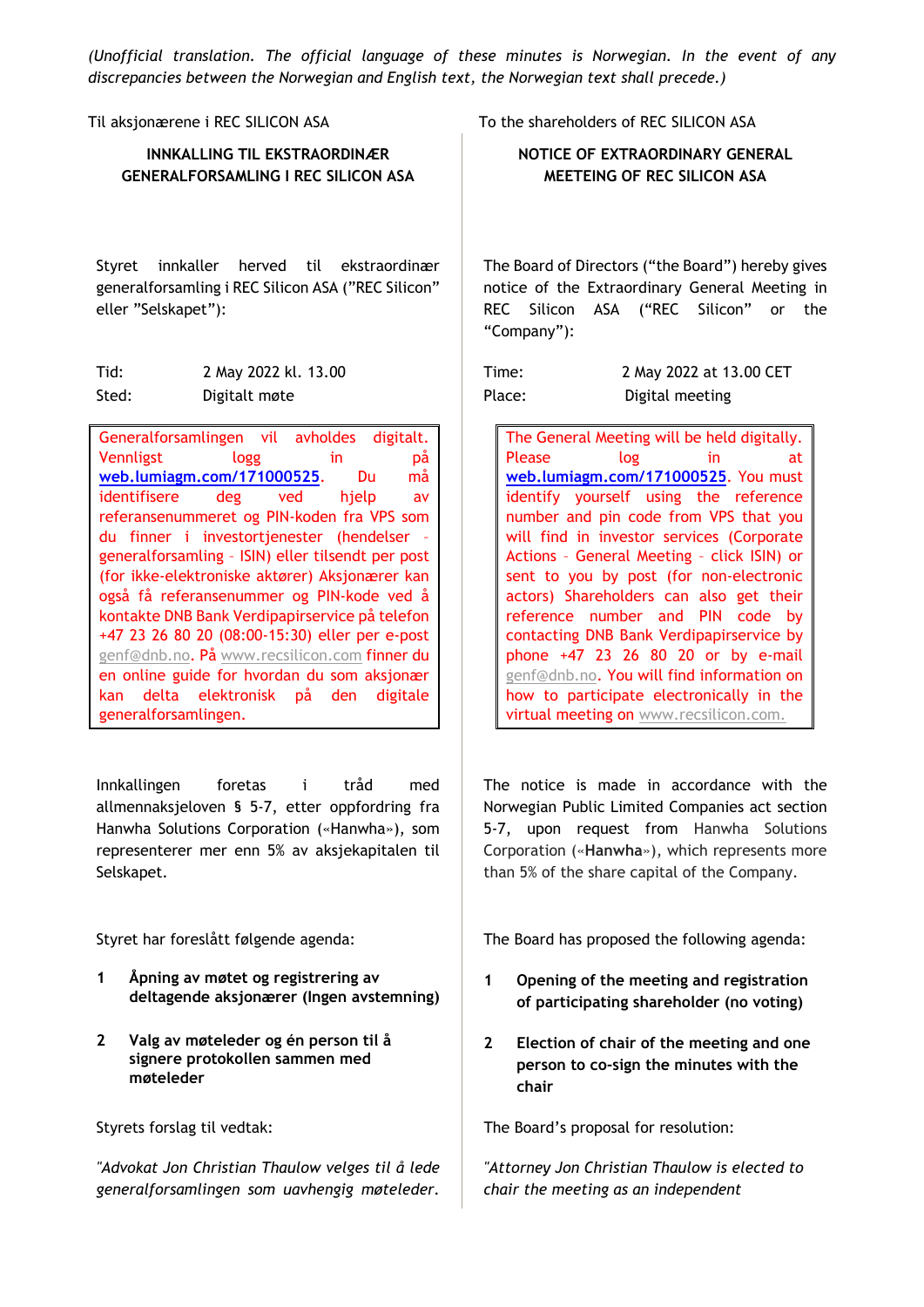*Kristian Monsen Røkke velges til å medundertegne protokollen."*

Hanwha har foreslått at generalforsamlingen fatter følgende vedtak:

- *Mr. Koo Yung LEE (leder)*
- *Mr. Maeng Yoon KIM (nest leder)*
- *Dr. Renate Oberhoffer-Fritz*
- *Ms. Heike Heiligtag*

*Valget trer i kraft fra gjennomføringen av Hanwha Solutions Corporations aksjeerverv i REC Silicon ASA som ble kunngjort 23. mars 2022.»* 

> 8. April 2022 REC Silicon ASA

Kristian Monsen Røkke Styrets leder

\* \* \* \* \* \*

Aksjonærer som vil stemme på den ekstraordinære generalforsamlingen ved fullmakt eller på annen måte, bes vennligst om å returnere vedlagte påmeldingsskjema i utfylt stand til:

**DNB Bank ASA Verdipapirservice, Postboks 1600 Sentrum, 0021 Oslo Norge**

*chairperson. Kristian Monsen Røkke is elected to co-sign the minutes."*

**3 Godkjennelse av innkalling og dagsorden** | **3 Approval of the notice of the meeting and the agenda** 

Styrets forslag til vedtak: The Board's proposal for resolution:

*"Innkalling og dagsorden godkjennes." "The notice of and agenda for the meeting are approved."*

**4 Valg av styremedlemmer 4 Election of members to the board of directors** 

> Hanwha has proposed that the General Meeting adopts the following resolution:

*«Følgende velges som styremedlemmer: «The following are elected as members of the Board of Directors:* 

- *Mr. Koo Yung LEE (chair)*
- *Mr. Maeng Yoon KIM (deputy chair)*
- *Dr. Renate Oberhoffer-Fritz*
- *Ms. Heike Heiligtag»*

*The election will take effect from completion of the share purchase by Hanwha Solutions Corporation in REC Silicon ASA that was announced on 23 March 2022.»* 

> 8 April 2022 REC Silicon ASA

Kristian Monsen Røkke Chair of the Board

Shareholders who intend to vote at the extraordinary General Meeting by proxy or otherwise, are kindly requested to submit the enclosed Registration Form duly executed to:

**DNB Bank ASA Verdipapirservice, Postboks 1600 Sentrum, NO-0021 Oslo Norway**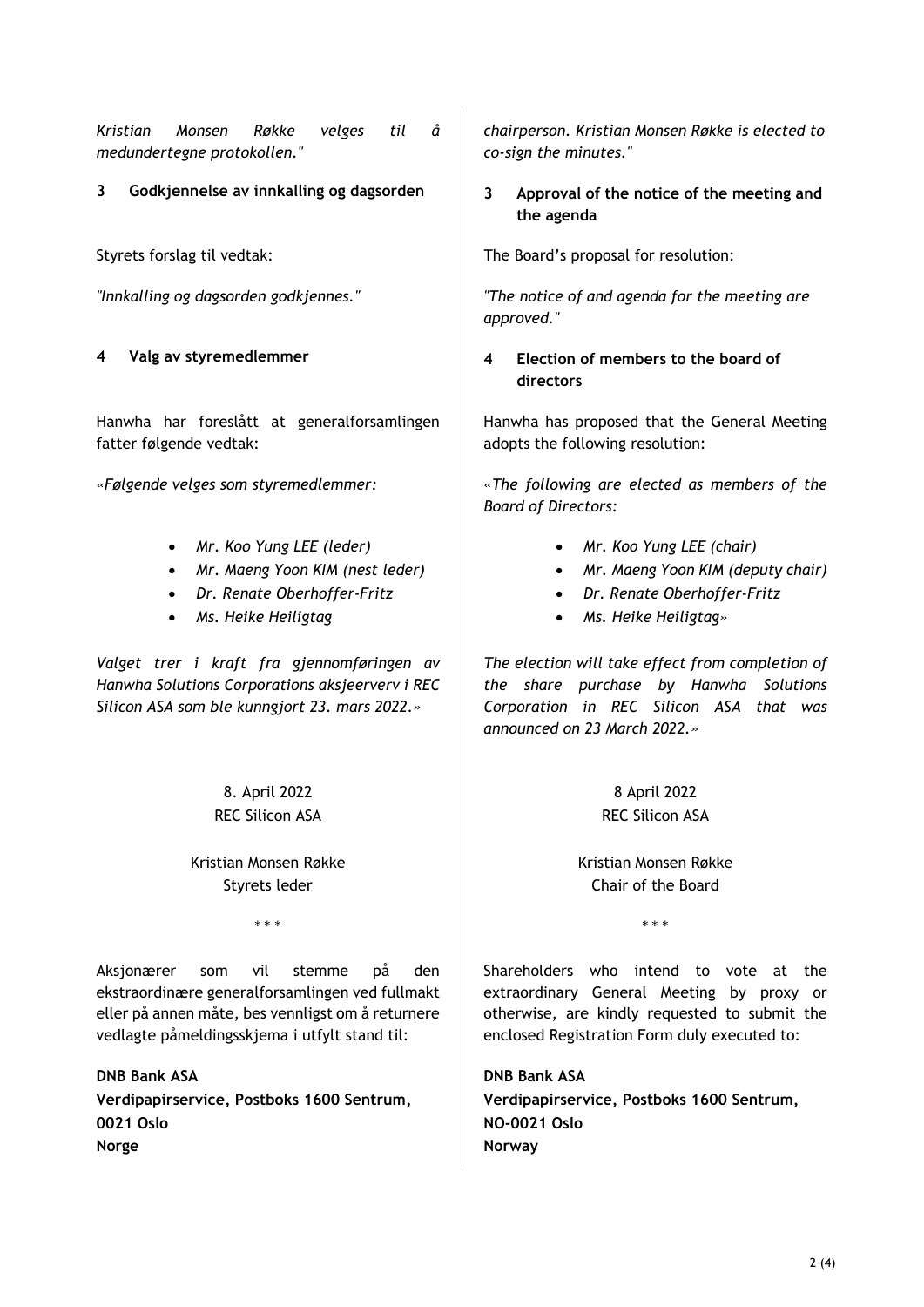eller **genf@dnb.no**, alternativt elektronisk via Investortjenester eller via REC's webside, **www.recsilicon.com**, innen 27. april 2022 klokken 10.00. En aksjeeier som ikke har meldt seg på innen fristens utløp, kan nektes adgang, jf. vedtektene § 12.

Den elektroniske deltakelsen er organisert av DNB Bank Verdipapirservice og dets underleverandør Lumi. Aksjonærer må være pålogget før møtet begynner. Er man ikke logget inn innen generalforsamlingen starter vil man ikke kunne delta. Det vises til egen guide på **www.recsilicon.com** om hvordan aksjonærer kan delta elektronisk. Denne innkallingen og tilhørende dokumenter ligger også på Selskapets webside **www.recsilicon.com**. For å få dokumenter i tilknytning til saker som skal behandles på generalforsamlingen fritt tilsendt i posten, vennligst kontakt selskapet.

Selskapet har utstedt 420,625,659 stemmeberettigede aksjer.

En aksjeeier kan i henhold til allmennaksjeloven § 5-15 kreve at styremedlemmer og daglig leder gir opplysninger på generalforsamlingen om saker som forelegges generalforsamlingen til avgjørelse samt opplysninger om Selskapets økonomiske stilling.

Forvalter kan ikke avgi stemme for forvalterregistrerte aksjer som er registrert på særskilt nominee-konto (NOM-konto). Aksjeeier må, for å kunne møte og avgi stemme på generalforsamlingen, overføre aksjene fra slik NOM-konto til en konto i eget navn. Slik omregistrering må fremgå av utskrift fra VPS senest ved påmeldingsfristens utløp.

Det åpnes for skriftlig forhåndsavstemning etter reglene i allmennaksjeloven § 5-8 b). Nærmere instruks for avgivelse av forhåndsstemme er angitt i vedlagte påmeldings- og fullmaktsskjema.

or **genf@dnb.no**, alternatively to submit an electronic version via VPS Investor Services or via REC's website: **www.recsilicon.com**, to be done 27 April 2022, at 10.00 CET at the latest. A shareholder who has not registered attendance within this time limit may be denied access, cf. § 12 of the Company's Articles of Association.

The online remote participation is being organised by DNB Bank Issuer Services and its subcontractor Lumi. Shareholders must be logged in before the meeting starts. If you are not logged in before the General Meeting starts, you will not be able to attend. See separate guide on **www.recsilicon.com** on how shareholders can participate electronically. This notice and ancillary documents are also available on the Company's website: **www.recsilicon.com**. Please contact the Company to have documents related to matters up for discussion on the General Meeting sent free of charge by ordinary mail.

The Company has issued 420,625,659 shares with voting rights.

A shareholder may in accordance with the Act §5- 15 require that board members and the general manager at the General Meeting provide information about circumstances that concern items up for decision by the General Meeting as well as information about the Company's financial position.

A nominee may not vote for shares registered on a nominee account (NOM-account). A shareholder must, in order to be eligible to meet and vote for such shares at the Extraordinary General Meeting, transfer the shares from such NOM-account to an account in the shareholder's name. Such registration must appear from a transcript from the VPS at the latest at the deadline for notice of attendance.

There will be an opportunity for advance voting following the rules of the section 5-8 b) of the Act. Detailed instructions for advance voting are provided in the attached registration and proxy form.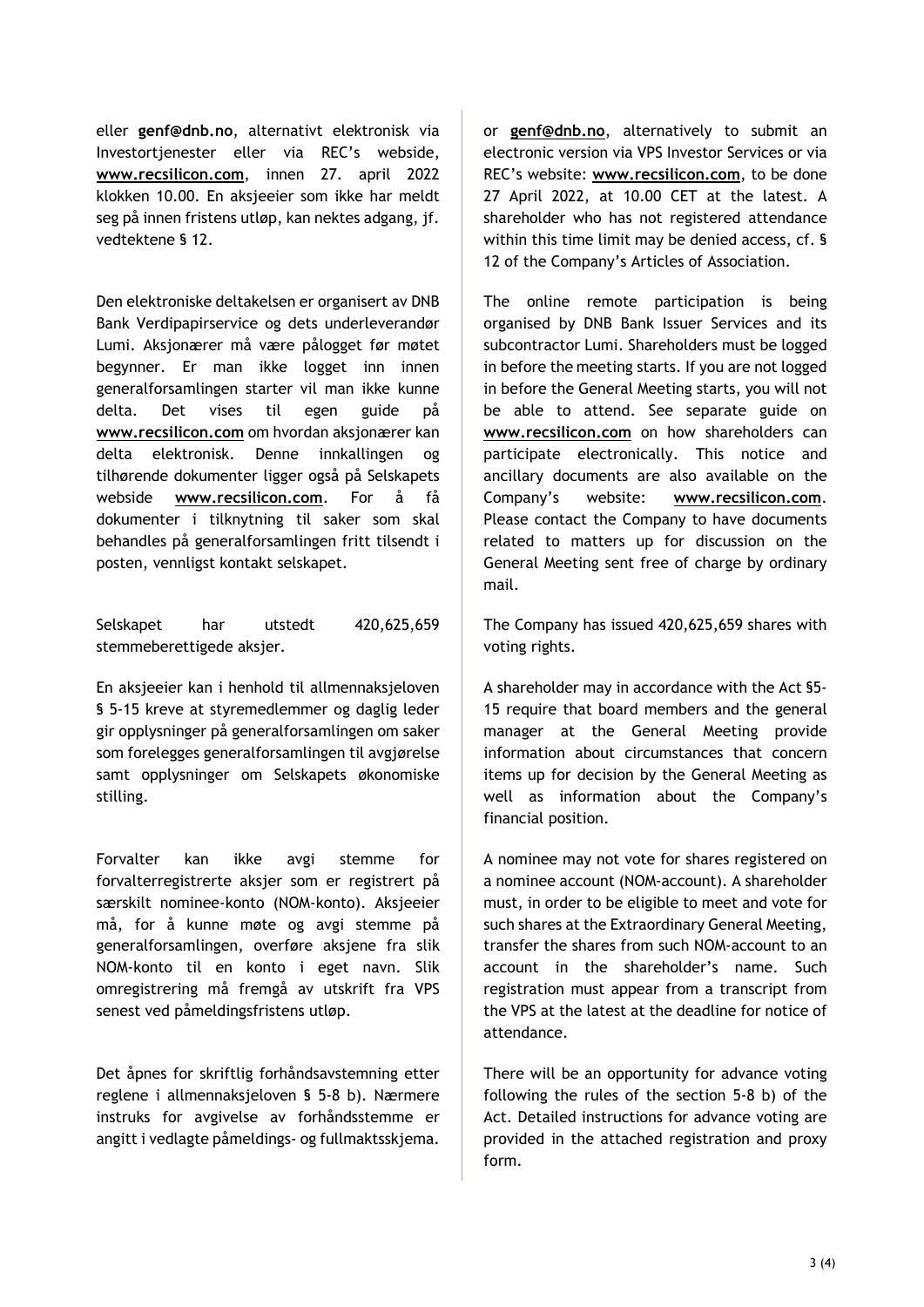For at en aksjonær skal kunne utøve sin rett til å delta og stemme på generalforsamlingen, må aksjonærens aksjeerverv være innført i selskapets aksjeeierregister den femte virkedagen før generalforsamlingen avholdes, 25. april 2022 (registreringsdatoen), jfr. selskapets vedtekter § 12 siste ledd.

Aksjeeiere som ønsker å delta ved fullmektig, må sende inn vedlagte fullmaktsseddel. Dersom det gis fullmakt til styrets leder, bør vedlagte skjema for fullmaktsinstruks fylles ut. Dersom instruksen ikke fylles ut, anses dette som en instruks om å stemme "for" styrets forslag i innkallingen, for valgkomiteens innstilling og for styrets anbefaling knyttet til innkomne forslag. Fullmakt kan også gis elektronisk via Investortjenester eller via selskapets webside **www.recsilicon.com** innen samme påmeldingsfrist.

In order for a shareholder to be entitled to exercise its rights to attend and to vote on the General Meeting, the shareholder's holdings of shares must be registered with the Company's share register the fifth (5th) business day prior to the day the General Meeting is held, 25 April 2022 (the record date), cf. the Company's Articles of Association section 12 last paragraph.

Shareholders who wish to participate via a proxy are requested to issue the enclosed proxy form. If a proxy to the Chair of the Board is issued, the enclosed form should be filled in with voting instructions. If the instructions are not filled in, this will be regarded as an instruction to vote "in favour of" the Board's proposals set out in the notice, for the Nomination Committee's recommendations and for the Board's proposals in connection with any new proposals. A proxy may also be given electronically through VPS Investor Services or via the Company's website **www.recsilicon.com** within the same deadline.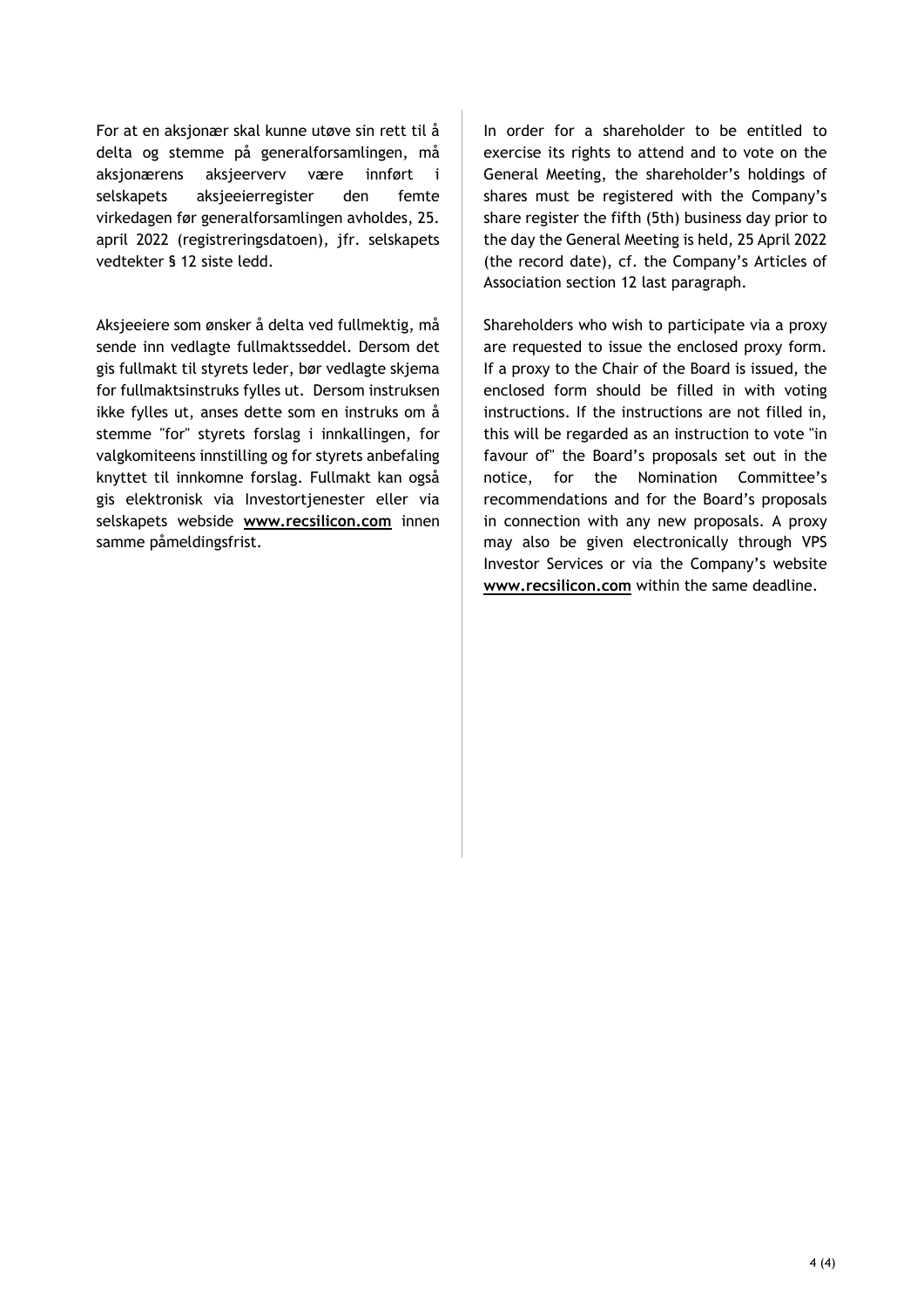# **Notice from the nomination committee of REC Silicon ASA to the extraordinary general meeting to be held on 2 May 2022**

The nomination committee of REC Silicon ASA comprises Ingebret G. Hisdal (chair), Kjetil Kristiansen and Liv Monica Stubholt.

In connection with the extraordinary general meeting of REC Silicon ASA to be held on 2 May 2022, the nomination committee submits the following unanimous proposal:

# **1. Election of directors to the board of directors**

The board has five shareholder-elected directors. Kristian Monsen Røkke (chair), Annette Beate Waknitz Malm Justad (deputy chair), Lene Landøy (director), Seung Deok Park (director) and Audun Stensvold (director). An extraordinary general meeting to elect new members to the company's board of directors has been called for to be held on 2 May 2022.

The proposal to replace all the existing shareholder-elected directors with new directors to the board is put forward by the shareholder Hanwha Solutions Corporation. The following individuals have been proposed to comprise the shareholder-elected directors of the board of REC Silicon ASA:

- Mr. Koo Yung LEE (chair)
- Mr. Maeng Yoon KIM (deputy chair)
- Dr. Renate Oberhoffer-Fritz
- Ms. Heike Heiligtag

The nomination committee notes that the proposed election of new directors is compliant with the Norwegian Limited Public Companies Act's requirement to have both sexes represented on the board of directors. Hanwha Solutions Corporation has stated that the proposed board composition is compliant with the requirements for independence as set out in the Norwegian Code of Practice for corporate governance, and also that it is compliant with the requirement for residency within EEA member states.

The nomination committee has not been involved in the identification of the proposed new directors and has not performed any procedures to assess their qualifications as directors of the company's board. Consequently, the nomination committee is not in the position to render a recommendation to the extraordinary general meeting as to the proposed election of new directors to the board.

# **2. Election of members to the nomination committee**

All the members of the nomination committee have notified that they find it appropriate to resign. In order to give ample time to identify new members of the nomination committee, the election will take place at the 2022 annual general meeting.

However, the nomination committee hereby notifies that the committee will not issue any recommendation to the 2022 annual general meeting as to,

- the composition of the board of directors,
- the composition of the nomination committee
- future fees to such governing bodies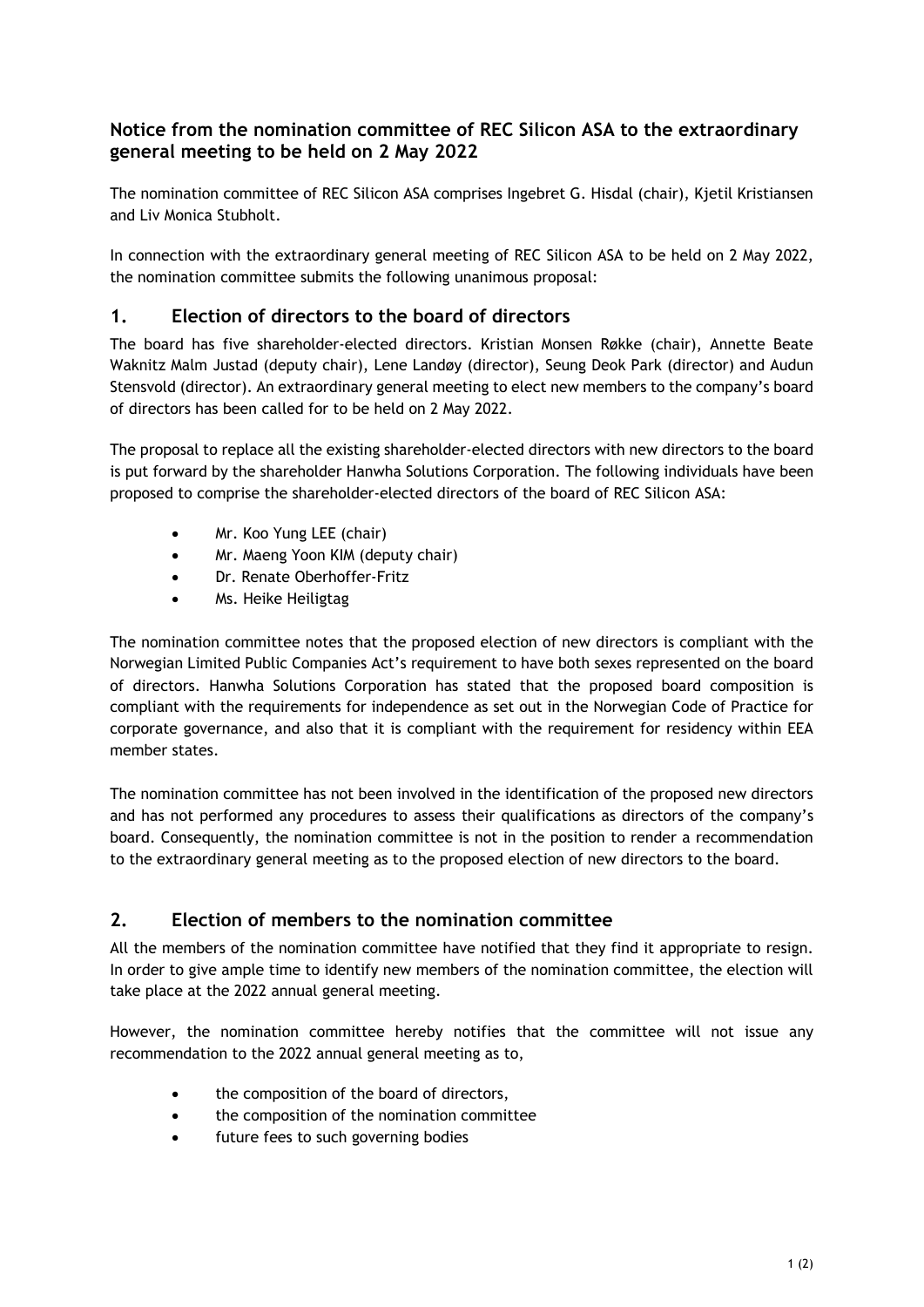Such recommendation would concern prospective conditions that the current nomination committee does not find it appropriate to propose.

## **3. Fees for the board of directors**

The 2021 annual general meeting approved the following fees to the directors of the board for the annual period from the ordinary general meeting in 2021.

| <b>Position</b>             | (NOK)   |
|-----------------------------|---------|
| Chair                       | 650 000 |
| Deputy chair                | 450 000 |
| Each of the other directors | 375 000 |

The annual general meeting in 2021 did not approve any additional fee to the members of the audit committee for the period from the annual general meeting in 2021 to the ordinary general meeting in 2022. As the audit committee has been in function for this period, the nomination committee proposes the following additional fees for the members of the audit committee for the period 2021- 22.

| <b>Position</b>                                  | Proposal (NOK) |
|--------------------------------------------------|----------------|
| Chair of the audit committee                     | 175 000        |
| Each of the other members of the audit committee | 100 000        |

As stated in the Section 2 above, the current nomination committee will not propose fees to the board of directors for the future period.

## **4. Fees for the nomination committee**

The 2021 annual general meeting approved the following fees to the members of the nomination committee for the annual period from the ordinary general meeting in 2021.

| <b>Position</b>           | (NOK)  |
|---------------------------|--------|
| Chair                     | 40 000 |
| Each of the other members | 32 000 |

As stated in the Section 2 above, the current nomination committee will not propose fees to the nomination committee for the future period.

Fornebu, 7 April 2022

| Ingebret G. Hisdal | Kjetil Kristiansen | Liv Monica Stubholt |
|--------------------|--------------------|---------------------|
| Chair              |                    |                     |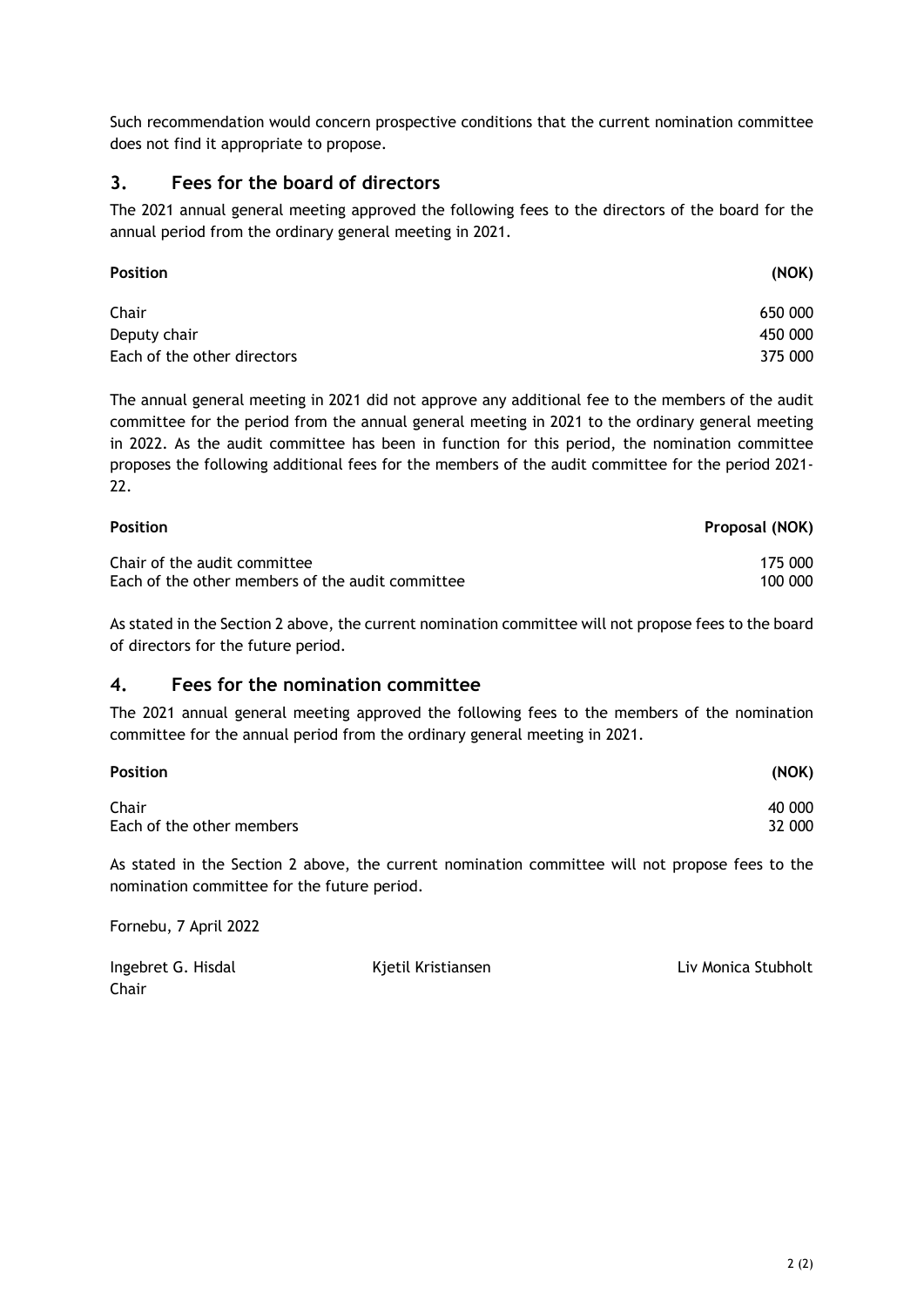

## **Ref nr: PIN:**

## **Innkalling til ekstraordinær generalforsamling**

En ekstraordinær generalforsamling i REC Silicon ASA org. nr. 977 258 561 vil bli avholdt elektronisk 2. mai 2022 kl. 13.00 (CET).

Dersom aksjeeieren er et foretak, oppgi navnet på personen som vil møte på vegne av foretaket:

Navn på foretakets representant

## **Påmelding/forhåndsstemme**

**Vedtektsfestet registreringsdato (eierregisterdato): 25. april 2022 Vedtektsfestet påmeldingsfrist: 27. april 2022** 

#### **Du kan forhåndsstemme på denne generalforsamlingen. Frist for registrering av forhåndsstemmer er 27. april 2022 kl. 16.00. Forhåndsstemmer kan kun foretas elektronisk via selskapets hjemmeside www.recsilicon.com, eller via VPS Investortjenester.**

Undertegnede vil delta på ekstraordinær generalforsamling den 2. mai 2022 og avgi stemme for **\_\_\_\_\_\_\_\_\_\_\_\_**aksjer.

#### *VIKTIG MELDING:*

*Den ekstraordinære generalforsamlingen avholdes som et digitalt møte uten fysisk oppmøte for aksjonærene.* 

*Vennligst logg inn på web.lumiagm.com/171000525. Du må identifisere deg ved hjelp av referansenummeret og PIN-koden fra VPS som du finner i investortjenester (hendelser – generalforsamling – ISIN) eller tilsendt per post (for ikke elektroniske aktører) Aksjonærer kan også få referansenummer og PIN-kode ved å kontakte DNB Bank Verdipapirservice på telefon +47 23 26 80 20 (08:00-15:30) eller per e-post genf@dnb.no* 

#### *På Selskapets nettside https://www.recsilicon.com finner du en online guide som beskriver mer i detalj hvordan du som aksjonær kan delta på den digitale, ekstraordinære generalforsamlingen.*

Påmelding foretas elektronisk via selskapets hjemmeside www.recsilicon.com eller via Investortjenester. For påmelding via selskapets hjemmeside, må overnevnte pin og referansenummer oppgis. Alternativt via Investortjenester hvor man ikke trenger pin og referansenummer. Får du ikke registrert dette elektronisk kan du signere og sende inn denne blanketten til genf@dnb.no. Påmelding må være mottatt senest 27. april 2022 kl. 16:00.

Sted Dato Dato Aksjeeierens underskrift

## **Fullmakt uten stemmeinstruks Ref nr: Ref nr: PIN: PIN:**

*Dersom du selv ikke kan møte på generalforsamling, kan du gi fullmakt til en annen person.* 

Fullmakt gis elektronisk via selskapets hjemmeside www.recsilicon.com eller via Investortjenester. For fullmakt via selskapets hjemmeside, må overnevnte pin og referansenummer oppgis. Får du ikke registeret dette elektronisk kan du signere og sende inn denne blanketten til genf@dnb.no, eller per post til DNB Bank ASA, Verdipapirservice, Postboks 1600 Sentrum, 0021 Oslo. Fullmakten må være mottatt senest 27. april 2022 kl. 16:00. Om det ikke oppgis navn på fullmektigen, vil fullmakten anses gitt styrets leder, eller den han eller hun bemyndiger.

Undertegnede **\_\_\_\_\_\_\_\_\_\_\_\_\_\_\_\_\_\_\_\_\_\_\_\_\_\_\_\_\_\_\_\_\_\_\_\_\_\_\_\_\_** gir herved (sett kryss):

styrets leder (eller den han bemyndiger), eller

(fullmektigens navn med blokkbokstaver) \_\_\_\_\_\_\_\_\_\_\_\_\_\_\_\_\_\_\_\_\_\_\_\_\_\_\_\_\_\_\_\_\_\_\_\_\_\_\_\_\_\_\_\_\_\_\_\_\_\_\_\_\_\_

fullmakt til å møte og avgi stemme på ekstraordinær generalforsamling 2. mai 2022 i REC Silicon ASA for mine/våre aksjer.

Sted **Dato** Dato **Aksjeeierens underskrift** (undertegnes kun ved fullmakt)

Angående møte- og stemmerett vises til Allmennaksjeloven, især lovens kapittel 5. Dersom aksjeeier er et selskap, skal firmaattest vedlegges fullmakten.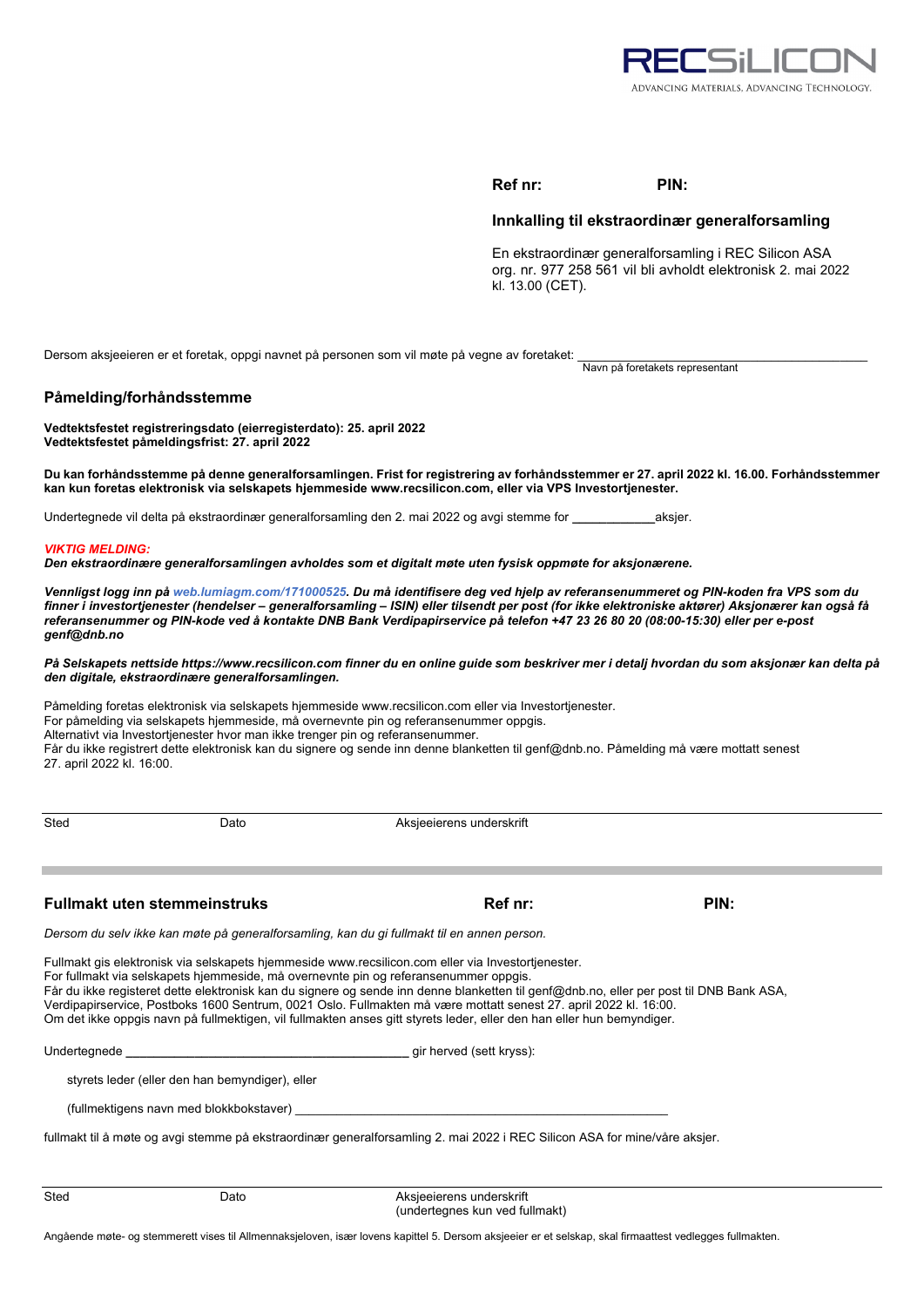

## **Fullmakt med stemmeinstruks Ref nr: Ref nr: PIN: PIN: PIN:**

*Dersom du ikke selv kan møte på generalforsamling, kan du benytte dette fullmaktsskjemaet for å gi stemmeinstruks til styrets leder eller den han eller hun bemyndiger.* 

Fullmakter med stemmeinstruks kan kun registreres av DNB, og sendes til genf@dnb.no (skannet blankett), eller per post til DNB Bank ASA,Verdipapirservice, Postboks 1600 Sentrum, 0021 Oslo. Blanketten må være mottatt senest 27. april 2022 kl. 16:00.

Blanketten må være datert og signert.

Undertegnede: **\_\_\_\_\_\_\_\_\_\_\_\_\_\_\_\_\_\_\_\_\_\_\_\_\_\_\_\_\_\_\_\_\_\_\_\_\_\_\_\_\_\_\_\_\_**

gir herved styrets leder (eller den han bemyndiger) fullmakt til å møte og avgi stemme på generalforsamlingen 2. mai 2022 i REC Silicon ASA for mine/våre aksjer.

Stemmegivningen skal skje i henhold til instruksjon nedenfor. Dersom det ikke krysses av i rubrikken, vil dette anses som en instruks om å stemme i tråd med styrets og valgkomitéens anbefalinger. Dersom det blir fremmet forslag i tillegg til, eller som erstatning for forslaget i innkallingen, avgjør fullmektigen stemmegivningen. Dersom det er tvil om forståelsen av instruksen, vil fullmektigen kunne avstå fra å stemme.

| m | Dagsorden for ekstraordinær generalforsamling                                                          | For | <b>Mot</b> | Avstår |
|---|--------------------------------------------------------------------------------------------------------|-----|------------|--------|
|   | Åpning av generalforsamlingen ved møteleder som styret har utpekt til å åpne møtet (ikke<br>stemmesak) |     |            |        |
| 2 | Valg av møteleder og person til å undertegne protokollen sammen med møtelederen                        |     |            |        |
| 3 | Godkjennelse av innkalling og dagsordenen                                                              |     |            |        |
| 4 | Valg av styremedlemmer                                                                                 |     |            |        |
|   |                                                                                                        |     |            |        |

Sted Dato Dato Aksjeeierens underskrift (undertegnes kun ved fullmakt)

Angående møte- og stemmerett vises til Allmennaksjeloven, især lovens kapittel 5. Dersom aksjeeier er et selskap, skal firmaattest vedlegges fullmakten.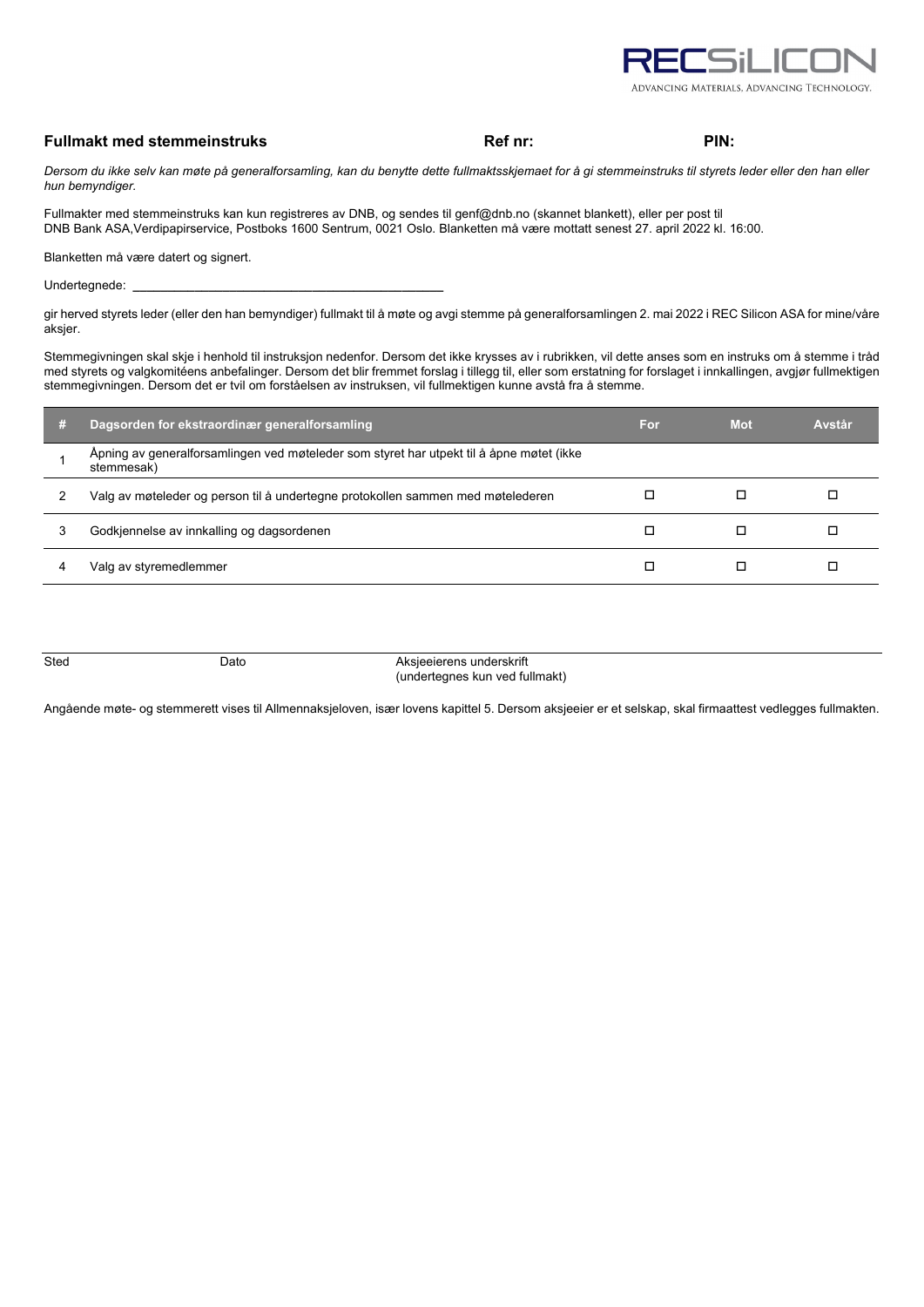

|        | I0 |
|--------|----|
| ı<br>۰ | ı  |

Name of enterprise's representatives

#### **PIN code:**

## **Notice of Extraordinary General Meeting**

An extraordinary general meeting of REC Silicon ASA will be held digitally on 2 May 2022 at 1 pm (CET)

If the above-mentioned shareholder is an enterprise, it will be represented by:

Notice of attendance/voting prior to meeting

**Record Date (Share register): 25 April 2022 Registration Deadline according to bylaws: 27 April 2022** 

**The company accepts votes in advance for this Meeting. Registration Deadline for advance votes: 27 April 2022 at 4 p.m. CET. Advance votes may only be executed electronically, through the Company's website www.recsilicon.com or via VPS Investor Services.** 

The undersigned will attend the extraordinary general meeting on 2 May 2022 and vote for: **\_\_\_\_\_\_\_\_\_\_\_\_\_\_\_\_\_\_\_\_\_\_\_\_** shares.

#### *IMPORTANT MESSAGE:*

*The Extraordinary General Meeting will be held as a digital meeting only, with no physical attendance for shareholders.* 

*Please log in at web.lumiagm.com/171000525. You must identify yourself using the reference number and PIN code from VPS that you will find in investor services (Corporate Actions – General Meeting – ISIN) or sent you by post (for non-electronic actors) Shareholders can also get their reference number and PIN code by contacting DNB Bank Registrars Department by phone +47 23 26 80 20 (8:00-a.m. to 3:30 p.m. ) or by e-mail genf@dnb.no.* 

*On the company's web page https://www.recsilicon.com you will find an online guide describing more in detail how you as a shareholder can participate in the Virtual meeting.* 

Notice of attendance should be registered electronically through the Company's website www.recsilicon.com or via VPS Investor Services. For notification of attendance through the Company's website, the above-mentioned pin code and reference number must be stated. Alternatively, through VPS Investor service where pin code and reference number are not needed. If you are not able to register this electronically, you may send by E-mail to genf@dnb.no. The notice of attendance must be received no later than 27 April 2022 at 4 p.m.

Place Date Date Shareholder's signature

**Proxy (without voting instructions) Ref no: PIN code: PIN code:** 

*If you are unable to attend the meeting, you may grant proxy to another individual.* 

**Proxy should be submitted electronically through the Company's website www.recsilicon.com or via VPS Investor Services.**  For granting proxy through the Company's website, the above-mentioned pin code and reference number must be stated. Alternatively, through VPS Investor service where pin code and reference number are not needed. If you are not able to register this electronically, you may send by E-mail to genf@dnb.no. The notice of attendance must be received no later than 27. April 2022 at 4 p.m.

If you send the proxy without naming the proxy holder, the proxy will be given to the Chair of the Board of Directors or an individual authorized by him or her.

This proxy must be received no later than 27 April 2022 at 4 p.m.

The undersigned: **the undersigned: and the two intervals of the two** intervals of the two intervals of the two intervals of the two intervals of the two intervals of the two intervals of the two intervals of the two inte

the Chair of the Board of Directors (or a person authorized by him), or

Name of proxy holder (in capital letters)

a proxy to attend and vote my/our shares at the extraordinary general meeting of REC Silicon ASA on 2 May 2022.

| Place | Date | Shareholder's signature<br>(Signature only when granting a proxy |
|-------|------|------------------------------------------------------------------|
|       |      |                                                                  |

With regard to rights of attendance and voting, reference is made to the Norwegian Public Limited Liability Companies Act, in particular Chapter 5. If the shareholder is a company, the company's certificate of registration must be attached to the proxy.